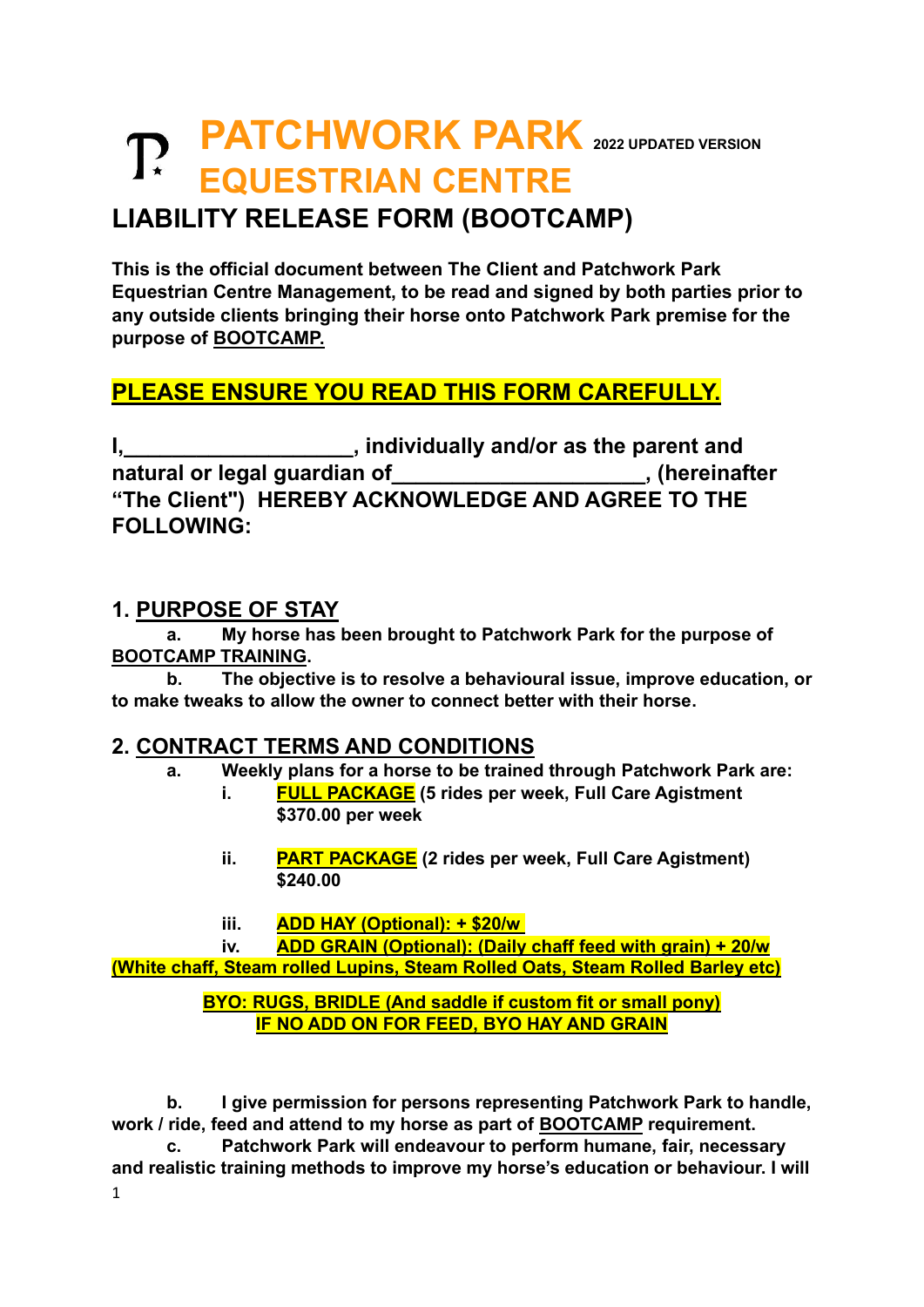**hold Patchwork Park blameless should my horse return with worsening behaviour.**

**d. I am invited and encouraged to attend training sessions to engage with my horse while on training.**

### **3. RIDING OF HORSE WHILE ON TRAINING**

**a. If I am interested in riding my horse while it is on training with Patchwork Park, I may trade one of my allocated sessions (under package) for an instructed ride. This does not incur additional cost.**

**i. I must not ride my horse without prior arrangement with Patchwork Park.**

**ii. I must be wearing an Australian Standard Approved riding helmet and riding boots for all mounted sessions.**

**iii. I must wear fully enclosed shoes while working with my horse on the ground.**

**iv. I must be under instruction and supervision to ensure training is not disturbed.**

#### **4. PAYMENT FOR SERVICE**

**a. I am expected to pay x1 week in advance while my horse is under contract.**

**b. If I choose to withdraw my horse from the program, I must ensure I am paid up fully prior to removing my horse.**

**c. If I choose to withdraw my horse or Patchwork Park terminates my contract partway through a prepaid week, I will incur the following costs:**

> **\$70.00 Per session of training already conducted (for that week). \$15.00 Per day Agistment, including day of departure. \$10.00 Withdrawal Fee**

**i. Any remaining credit will be refunded via bank transfer or cash**

**ii. If the weekly amount exceeds the capped package amount per week, no refund will be issued.**

**d. My spot in the training queue will not be secured until I have prepaid my first week of stay in full.**

**e. My first week must be paid up front prior to bringing my horse to secure my spot in the queue.** 

#### **5. AGISTMENT TERMS**

**a. I have inspected my paddock and I am happy with the condition of fences, shelter, water source, etc.**

**b. My horse will be in an individual paddock unless I have given permission for it to share.**

**c. If my horse is in a shared paddock, I am aware of and accept the**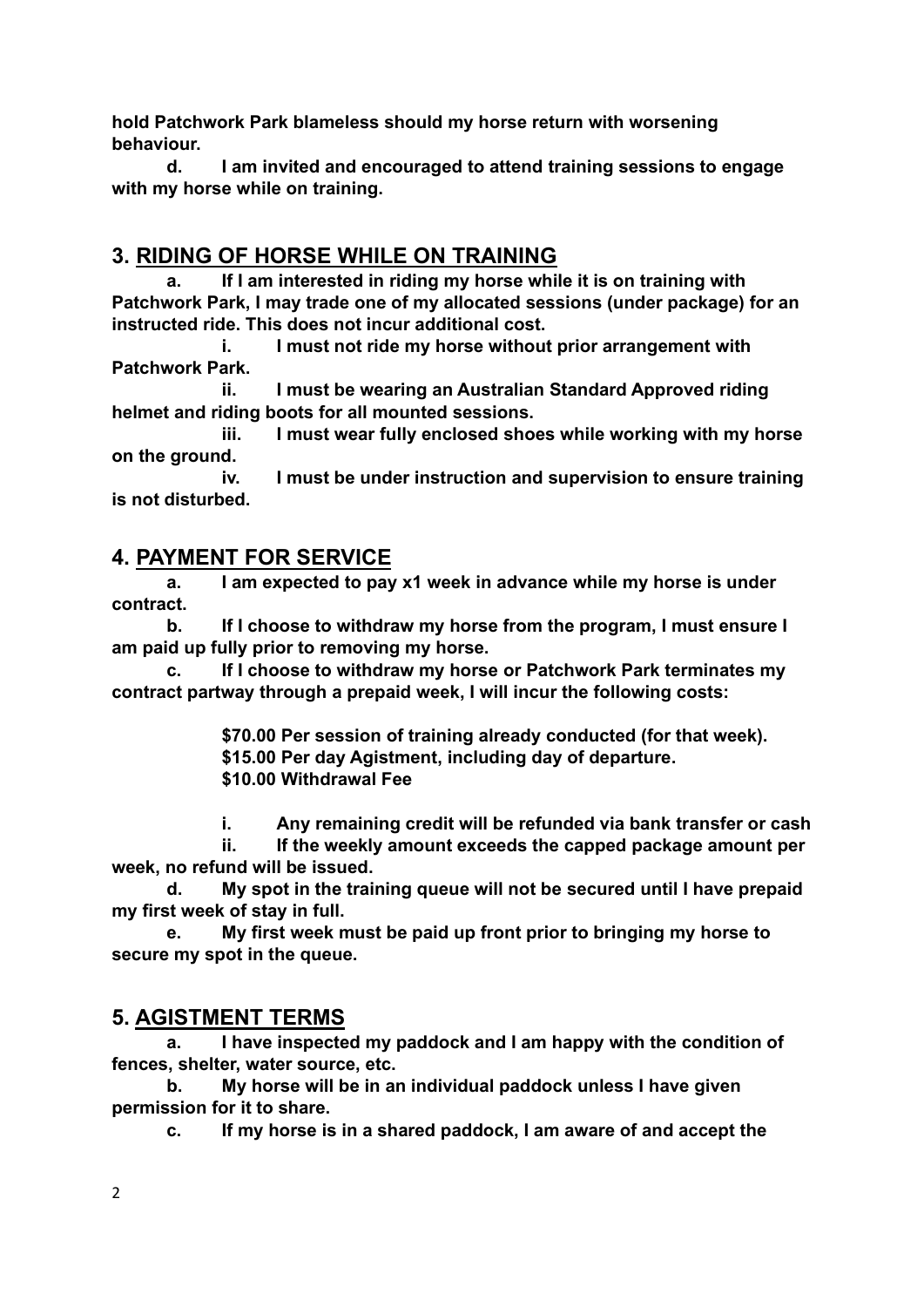**i. My horse could get kicked by another horse. Resulting veterinary bills are my responsibility.**

**ii. I could get kicked, bitten, trampled or stepped on by another horse while attempting to handle my own horse.**

**iii. My rugs, paddock boots or other equipment could get damaged by another horse, trees or fencing.**

### **6. RISK OF DAMAGE**

**a. I acknowledge that there is always a chance of DEATH OR SERIOUS INJURY when working with horses. I understand that horses are living creatures that can act unpredictably, making them at times dangerous or damaging. I accept all responsibility for this risk.**

**b. I agree to act sensibly, refraining from interacting with other horses aside from my own (unless granted permission by the owner, even during an emergency where management must be notified) while visiting my horse.** 

**c. I will not allow inexperienced persons (accompanying me or others) to be hurt or harmed by my own horse. This includes acting irresponsibly by allowing inexperienced persons to ride or handle unsuitable horses, etc.** 

**d. I acknowledge that there is a risk of INJURY OR DEATH to my horse while on agistment or training, as horses are at times unpredictable or selfdestructive. Patchwork Park will endeavour to keep my horse safe, however should unpreventable damages occur, resulting in the death or serious injury to my horse, I relinquish all rights to prosecution to Patchwork Park.**

**e. I will act in a way to avoid damages to any assets or equipment on site. Should deliberate damages occur, I understand that there may be additional costs incurred to replace or repair items affected.**

## **7. SAFE PROXIMITY BETWEEN HORSES**

**a. I MUST KEEP MY HORSE AWAY from other horses (that are not in my shared paddock, if applicable) at all times. This is to prevent the spread of diseases and also prevent risk of injury to myself or any horse through biting, striking or kicking. A safe distance between horses will be created at all times.** 

**b. I will not allow my horse to sniff other horses over fences.**

**c. I will not walk my horse within biting or kicking distance of another horse.**

**d. I have been notified that Patchwork Park is home to many stallions and colts that may become aggressive if safe distances are not maintained.**

### **8. HANDLING OF OTHER HORSES / WANDERING**

**a. I will not handle any horse other than my own without approval from the owner.**

**b. I will not enter paddocks, stables or yards with horses other than my** 

3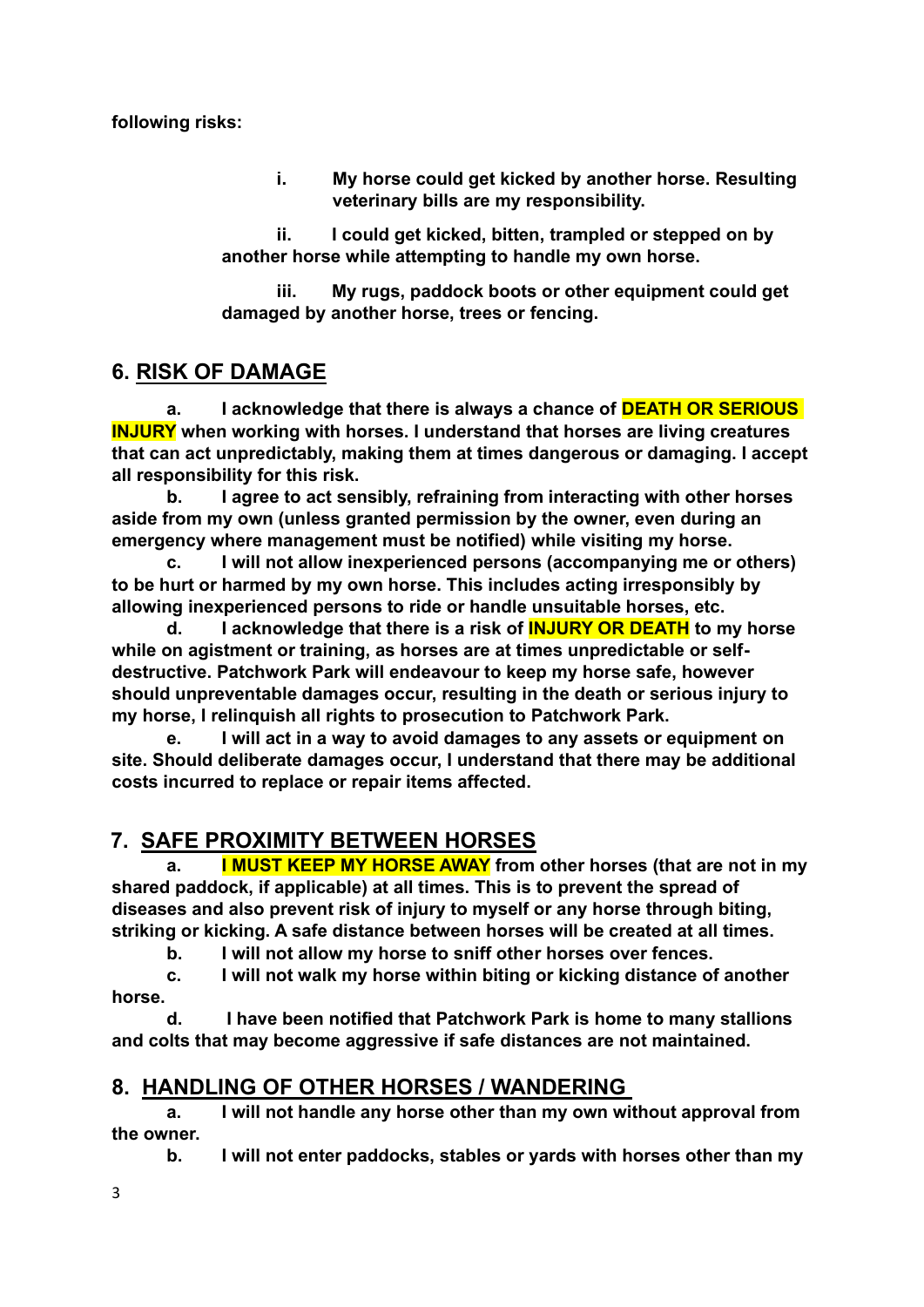**own (or my shared paddock), even if the horse is in trouble. If a horse requires assistance I will notify Patchwork Park Staff immediately.** 

**c. I WILL NOT WANDER / EXPLORE THIS FACILITY for any purpose other than tending to or visiting my horse. This is a private facility and Patchwork Park has a duty of care for agisted horses.** 

**d. I will not enter sheds or private residences unless given permission to do so.**

### **9. SOBRIETY OF ALCOHOL, SMOKING OR ILLICIT DRUGS**

**a. I will not arrive on the facility UNLESS I am completely sober of alcohol and free from any drugs that may hinder my ability to make decisions or remain safe.**

**b. Patchwork Park premise is a SMOKE FREE ZONE. I will not smoke for the duration of my visit.**

#### **10. HORSE VICES**

**a. I have been honest in declaring any vices to Patchwork Park that may cause damage to equipment. Such vices include excessive fence walking, weaving, windsucking, cribbing, etc.** 

**b. If my horse causes accelerated damage to property due to this, I may be required to fund repairs.**

**c. I have been honest in declaring any challenging behavioural issues my horse has that may place staff at risk when tending to basic agreed husbandry requirements (i.e., biting, kicking, striking, running off halfway through rugging, headshy, etc.).**

**e. Patchwork Park may send my horse home if it is deemed as dangerous, dishonest or unsafe to ride. I will receive realistic refunds, as per Section 3C.**

### **11. IN THE EVENT OF AN EMERGENCY**

**a. If my horse sustains a non-life threatening injury while on premise, Management will attempt to contact me before a vet is called.** 

**b. If I cannot be contacted, Patchwork Park will wait for my response prior to a vet being called. Immediate First Aid (hosing of injury, bandaging etc.) may be applied on my behalf if necessary and I consent to this.**

**c. If my horse sustains a life threatening injury / illness, Patchwork Park will call a vet ASAP and then attempts will be made to contact me immediately afterwards. Patchwork Park will pick a vet based on distance and availability.**

**d. Any veterinary expenses incurred are at my cost.**

#### **12. FIRE PLAN / NATURAL DISASTER PLAN**

**a. In the event of fire, Management will make assessments to best protect the property and the horses.**

**b. Management may choose to move my horse into a heavily populated paddock if necessary to improve survival outcomes.**

**c. I may elect to remove my horse from the facility if natural disaster threatens my horse.**

4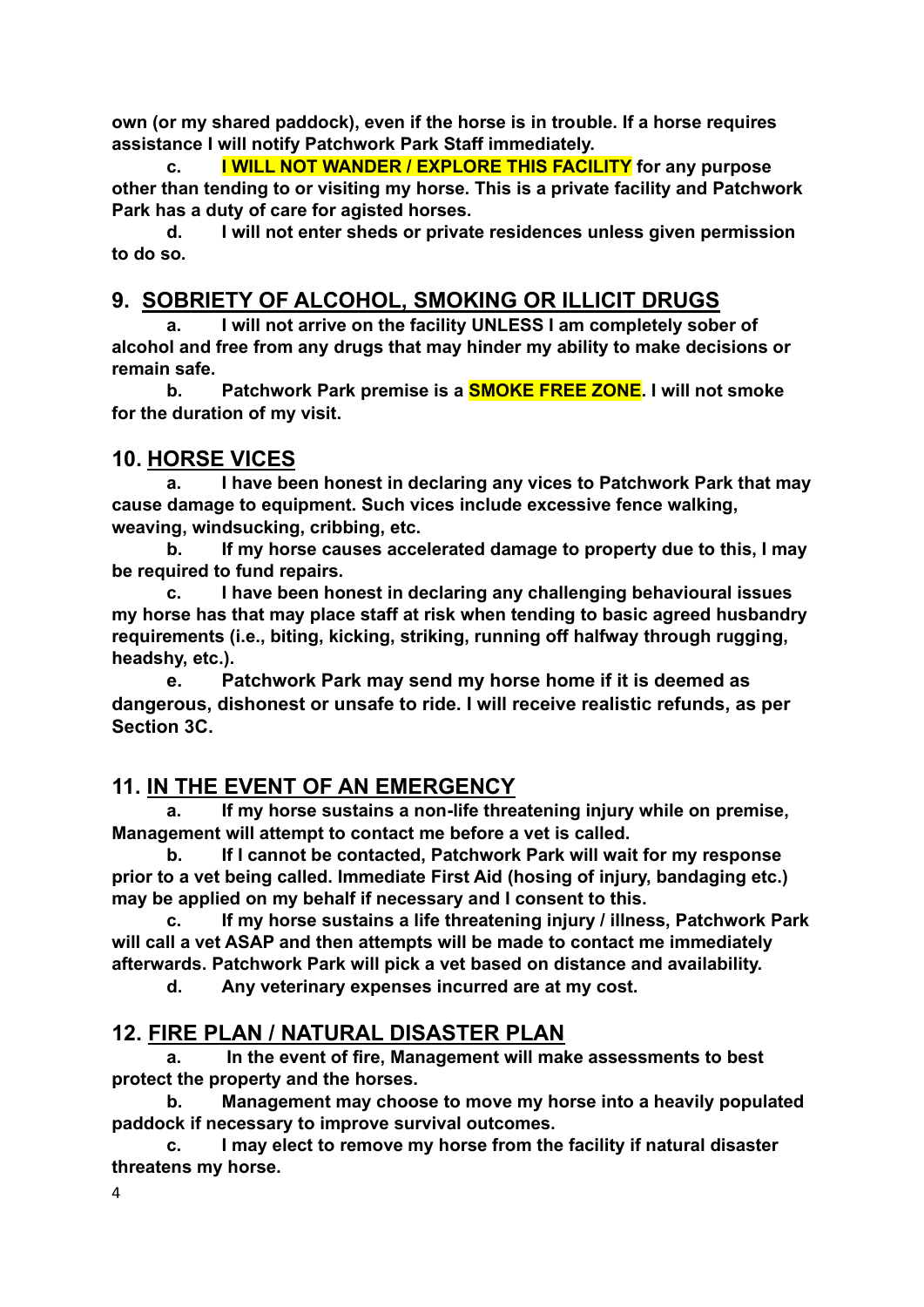**d. If evacuation is necessary, I give Patchwork Park permission to send my horse on transport to any location away from danger.**

**e. In the event of natural disaster, my horse takes priority over any of my other equipment / possessions, i.e. rugs, saddles etc. and any losses to this equipment are not the responsibility of Patchwork Park.**

### **13. MY BEHAVIOUR**

**a. I will interact civilly and courteously towards other riders, staff members and management while on site.** 

**b. I will treat any horse on the property with dignity, empathy and respect, and understand that any form of animal cruelty is strictly forbidden.** 

**c. I may be asked to leave the property and/or further action taken if I am warned that my behaviour is unacceptable and I ignore the warning.**

#### **14. DOGS**

**a. I will not bring dogs onto the property without prior arrangement.**

**b. Dogs with prior arrangement must be well behaved and either safely restrained or on a leash at all times. Many horses have natural urges to chase and kill dogs and Patchwork Park fences are also electrified at head height for a dog.** 

**c. I will not allow my dog to chase the horses.**

## **15. CHILDREN**

**a. I will supervise my child / children at all times.**

**b. I will not allow my child to handle, feed or enter any paddock, yard or stable of a horse on premise, unless it is with my own horse (Individual Paddocking only).**

**c. I will not allow my child to wander the facility.**

**d. If my horse is in a shared paddock I will not allow my young child (under 13) to enter the paddock. If my child wants to handle my horse I will remove it from the shared paddock first.**

## **16. USE OF CAMERAS**

**a. I am permitted to use video and photography devices for the purpose of recording my own horse only. I am not permitted to take photos and videos of horses belonging to others, or training sessions of other riders without their consent.**

**b. I may publish footage online of photos obtained on premise for the purpose of encouragement, improvement or positive remarks only. Footage is not to be obtained for the purpose of defamation.**

## **17. GENERAL MAINTENANCE / FEEDING**

**a. Patchwork Park is not responsible for financing or organising any general husbandry pertaining to my horse (i.e., farrier, worming, teeth etc.)**

**b. As per section 12.b, deliberate failure to maintain my horse's basic husbandry needs will fall under "animal cruelty" which may result in my eviction and authoritative action.**

5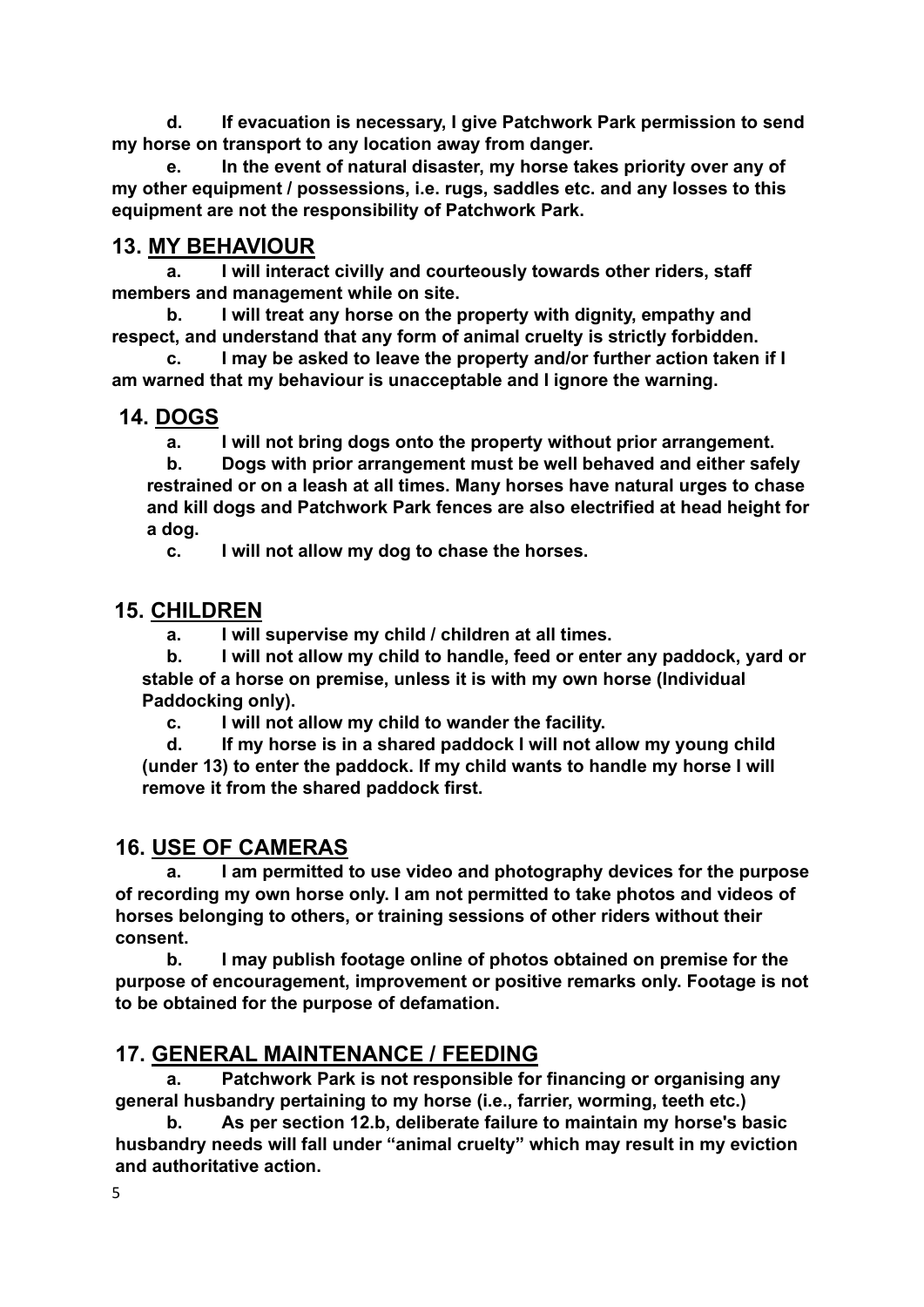**c. Patchwork Park has a regular farrier, vet, chiropractor, saddle fitter and dentist available for use, however I may elect to use my own professional of choice.**

**d. If I would like my horse to eat a particular grain feed (IE: Speedibeet, Showtorque, etc) I may bring this myself and Patchwork Park will feed it on my behalf.**

#### **18. STALLIONS**

**a. I am permitted to bring a stallion onto the property for the purpose of BOOTCAMP, provided the following points are adhered to:**

**i. My stallion is well behaved and able to be controlled by Patchwork Park staff.**

**ii I provide Patchwork Park with clear EA Approved green stallion discs on either side of the animal (headstall) for use any time the horse is removed from its paddock.**

**iii. Handlers under 18 are experienced with stallions and are supervised by an adult at all times.**

**iv. I must be diligent with maintaining safe distances with** 

**other horses.**

**v. Handlers of mares have right of way.**

**vi. I may provide a stallion chain or rearing bit, but not compulsory if my animal is well tempered and under control.**

**I have read this contract carefully and agree to its contents.**

**Signed (The Client)\_\_\_\_\_\_\_\_\_\_\_\_\_\_\_\_\_\_\_\_\_\_\_\_\_\_\_\_Dated:\_\_\_\_\_\_\_\_\_**

Signed (Management) **Dated:**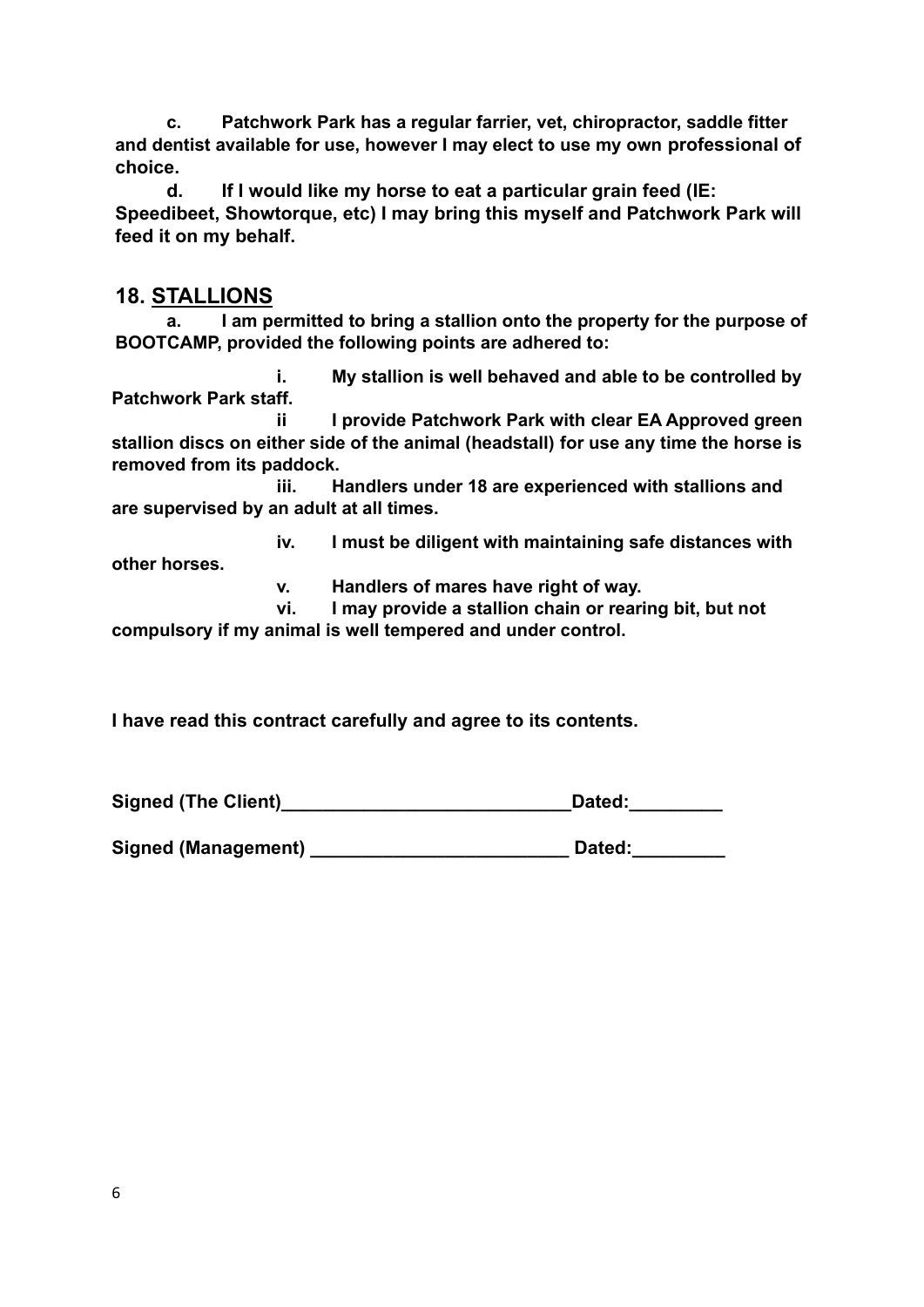| <b>YOUR DETAILS</b>       |      |
|---------------------------|------|
| Name of Client:           | DOB: |
| Address:                  |      |
| Phone number:             |      |
| <b>Emergency Contact:</b> |      |

Do you consent to photos of your horse being used on our Facebook Page? YES /NO

| <b>HORSE#</b>                                    | <b>DRAW BRANDS HERE</b> |
|--------------------------------------------------|-------------------------|
| Horse name:                                      |                         |
| Sex:                                             |                         |
|                                                  |                         |
|                                                  |                         |
|                                                  |                         |
| Colour:                                          |                         |
| Is the horse broken in? (Please circle) Yes / No |                         |
| Why have you decided to bring your horse         |                         |
| here?                                            |                         |
|                                                  |                         |

\_\_\_\_\_\_\_\_\_\_\_\_\_\_\_\_\_\_\_\_\_\_\_\_\_\_\_\_\_\_\_\_\_\_\_\_\_\_\_\_\_\_\_\_\_\_\_\_\_\_\_\_\_\_\_\_\_\_\_\_\_\_\_\_\_\_\_\_\_

\_\_\_\_\_\_\_\_\_\_\_\_\_\_\_\_\_\_\_\_\_\_\_\_\_\_\_\_\_\_\_\_\_\_\_\_\_\_\_\_\_\_\_\_\_\_\_\_\_\_\_\_\_\_\_\_\_\_\_\_\_\_\_\_\_\_\_\_\_

 $\mathcal{L}_\text{max}$ 

\_\_\_\_\_\_\_\_\_\_\_\_\_\_\_\_\_\_\_\_\_\_\_\_\_\_\_\_\_\_\_\_\_\_\_\_\_\_\_\_\_\_\_\_\_\_\_\_\_\_\_\_\_\_\_\_\_\_\_\_\_\_\_\_\_\_\_\_\_

\_\_\_\_\_\_\_\_\_\_\_\_\_\_\_\_\_\_\_\_\_\_\_\_\_\_\_\_\_\_\_\_\_\_\_\_\_\_\_\_\_\_\_\_\_\_\_\_\_\_\_\_\_\_\_\_\_\_\_\_\_\_\_\_\_\_\_\_\_

\_\_\_\_\_\_\_\_\_\_\_\_\_\_\_\_\_\_\_\_\_\_\_\_\_\_\_\_\_\_\_\_\_\_\_\_\_\_\_\_\_\_\_\_\_\_\_\_\_\_\_\_\_\_\_\_\_\_\_\_\_\_\_\_\_\_\_\_\_

Does the horse have any previous injuries, or issues?

| To the best of your knowledge, is this horse sound and healthy?       |  |
|-----------------------------------------------------------------------|--|
| When was the last time this horse has been ridden or worked?          |  |
| What is this horse like after time off work? (Buck, spooky, rear etc) |  |

Does this horse need to be lunged prior to a ride?: \_\_\_\_\_\_\_\_\_\_\_\_\_\_\_\_\_\_\_\_\_\_\_\_\_\_\_\_

Are you confident handling and riding this horse? Explain: \_\_\_\_\_\_\_\_\_\_\_\_\_\_\_\_\_\_\_\_\_\_

| What sort of person would suit this horse? (Level of Experience / |  |
|-------------------------------------------------------------------|--|
| Confidence)                                                       |  |

| Please circle all that apply: WINDSUCK / FENCE WALK / WEAVE / CRIB / DESTRUCTIVE |  |
|----------------------------------------------------------------------------------|--|
| / SEPARATION ANXIETY / OTHER (Explain)                                           |  |

\_\_\_\_\_\_\_\_\_\_\_\_\_\_\_\_\_\_\_\_\_\_\_\_\_\_\_\_\_\_\_\_\_\_\_\_\_\_\_\_\_\_\_\_\_\_\_\_\_\_\_\_\_\_\_\_\_\_\_\_\_\_\_\_\_\_\_\_\_

Is this horse safe for our staff to handle? (Ie, rug, fly mask on etc?)\_\_\_\_\_\_\_\_\_\_\_\_\_\_\_\_\_\_\_\_\_\_\_\_\_\_\_\_\_\_\_\_\_\_\_\_\_\_\_\_\_\_\_\_\_\_\_\_\_\_\_\_\_\_\_\_\_\_\_\_\_\_\_\_\_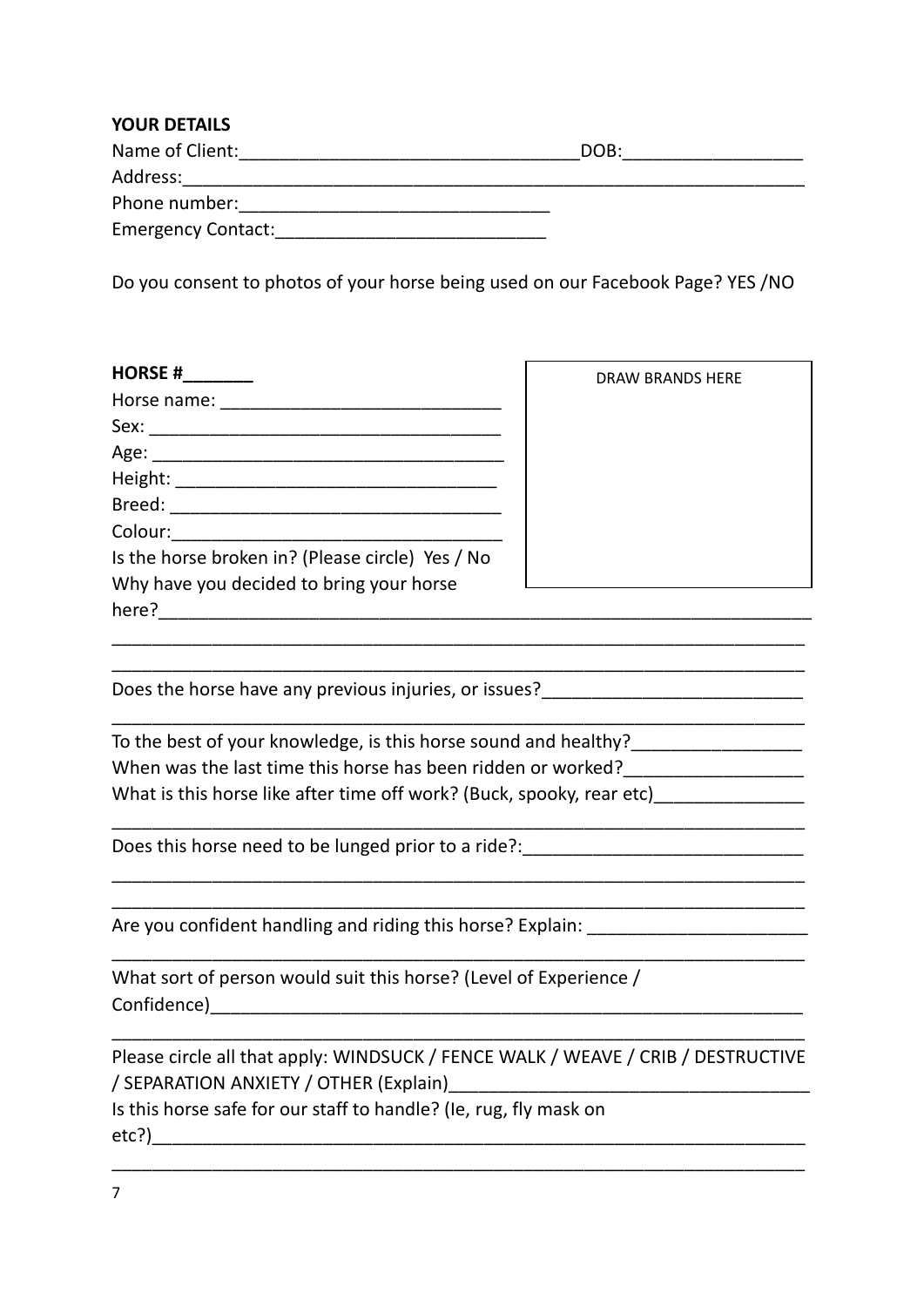Behaviours:

| Is this horse hard to catch? YES / NO                                                      |          |  |
|--------------------------------------------------------------------------------------------|----------|--|
| Method of payment: Weekly / Fortnightly Cash / Bank Transfer With ____<br>weeks in advance |          |  |
|                                                                                            | per week |  |
| Paddock Arrangement:<br>Individual / Shared / Pairs                                        |          |  |
| Rugging: YES / NO (BYO RUG)                                                                |          |  |
| Please indicate feeding regime: BYO / HAY PROVIDED / GRAIN PROVIDED                        |          |  |
| Is there anything else you want us to know about your horse?:                              |          |  |
|                                                                                            |          |  |
|                                                                                            |          |  |
|                                                                                            |          |  |